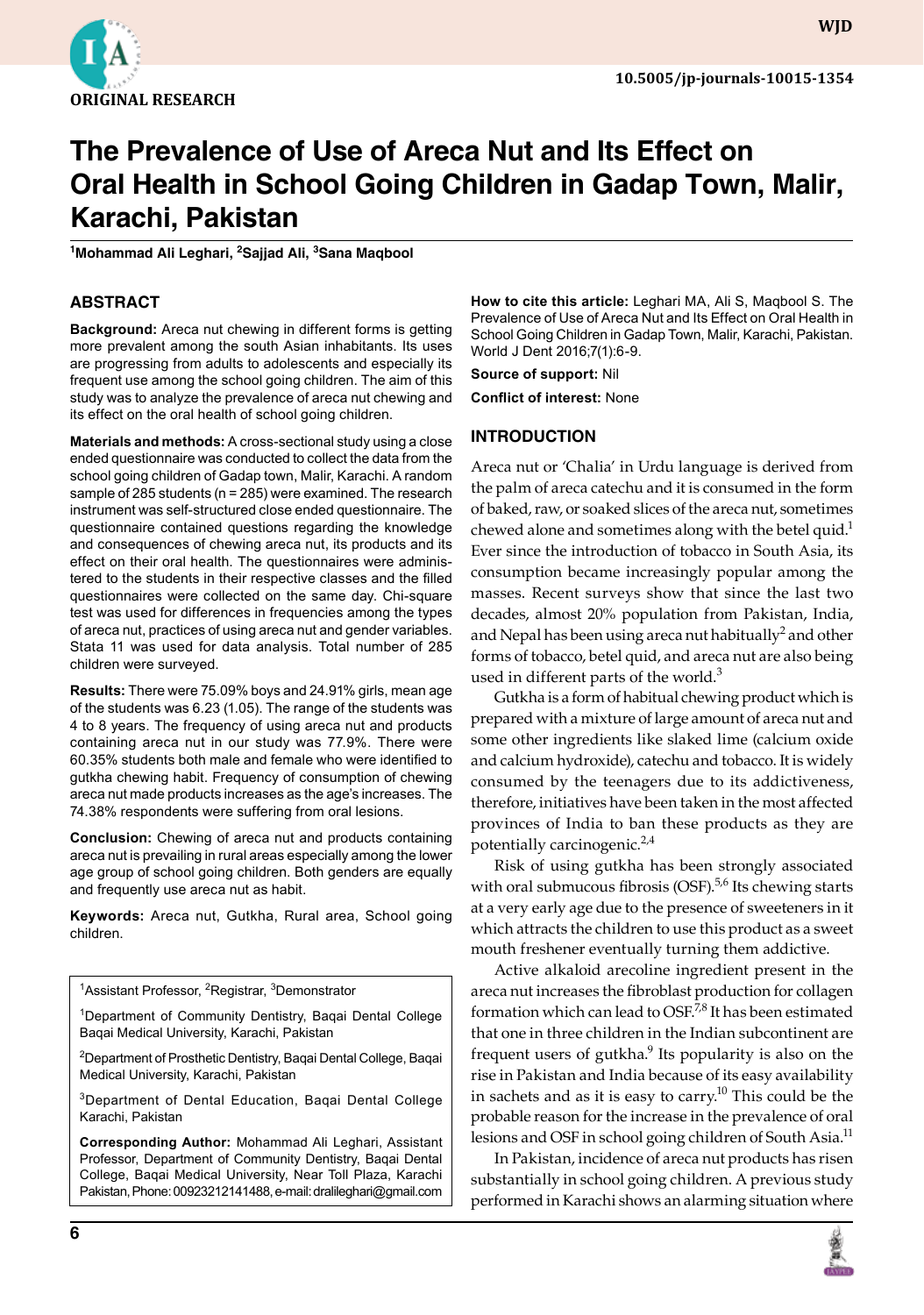94% adolescents were users of areca nut<sup>12</sup> and, in another study performed in Karachi, it has been reported that the frequency of areca nut usage was 48% and it was most prevalent among children between the ages of 6 and 11.<sup>13</sup>

Little data are present in the literature from this particular region regarding the prevalence of areca nut chewing and its effect on the oral health of children. Therefore, this study was carried out to evaluate the frequency of areca nut usage and its effect on the oral health of school going children living in the outskirts of Karachi.

## **MATERIALS AND METHODS**

A cross-sectional study was carried out to collect the data from school going children through a questionnaire living in Gadap town, Malir, Karachi, Pakistan. Convenience sampling method was used for the collection of data through a newly designed self-structured close ended questionnaire. The questionnaire contained questions aimed at acquiring the knowledge and consequences of chewing areca nut and its products and its effect on the oral health of respondents. The questionnaire was translated into Urdu language and distributed to all the students between grades 1 to 6 present on the day of study. The questionnaires were completed by the children in the presence of a professional dentist who helped the respondents in clarifying their doubts. The filled questionnaires were collected on the same day. A written informed consent was taken from the parents of all the school children 1 week in advance before commencing the study. The principal of the school also gave written permission before the study was initiated. Statistical software Stata 11 was used for data entry and analysis. Simple descriptive statistics, such as frequencies, percentages, means and standard deviations were calculated. Chi-square test and Fisher's exact test were used to assess any statistically significant differences, and the level of significance was set at  $p < 0.05$ .

#### **RESULTS**

Out of 285 school children surveyed, 214 (75.09%) were boys and 71 (24.91%) were girls. Mean age of students children was 6.23 (1.05) years. Mean age of boys and girls was 6.33 (1.15) and 5.94 (0.53) years respectively. The range of the student's ages was 4 to 8 years.

Out of total number of students, there were 222 (77.9%) students who were habitual chewer of areca and products containing areca nut. Data showed that frequency of boys were higher in numbers of chewing areca nut than compare to girls and the difference of chewing habits of areca nut and containing products was statically significantly different. It has also been observed that there were more than 50% students addicted to gutkha chewing habit presented in Table 1.

Facts of statistics for children also revealed that students also suffering from altered oral health problems from the areca nut use. There were 212 (74.38%) students who had oral health problems and the results were statistically different between gender categories, presented in Table 2.

The proportion of respondents who say tobacco is harmful for oral health were 36.14%, more than two-third of the students were unaware from the negative effects of the tobacco consumption. The overall results regarding knowledge and practice of areca in relation to gender presented in Table 3.

#### **DISCUSSION**

The purpose of this study was to explore the frequency pattern of areca nut chewing habits, especially to observe the chewing of gutkha in the remote places of Karachi city, where the resources of primary healthcare, especially oral healthcare facilities were in scarcity. There is lacks of developed infrastructure in these remote places, and therefore, people are involved in labor jobs for their income stability. Low socioeconomic conditions are

| Table 1: Prevalence of areca nut habit among boys and girls of study participants (n = 285) |               |                  |                  |         |  |  |
|---------------------------------------------------------------------------------------------|---------------|------------------|------------------|---------|--|--|
|                                                                                             | Total         | Male             | Female           |         |  |  |
| Types of nuts                                                                               | $n = 285 (%)$ | $n = 214(75.09)$ | $n = 71 (24.91)$ | p-value |  |  |
| Betel quid with tobacco                                                                     | 9(3.16%)      | 9(4.21)          | 0(0)             | < 0.001 |  |  |
| Areca nut                                                                                   | 40 (14.04%)   | 6(2.80)          | 34 (47.89)       |         |  |  |
| Gutkha                                                                                      | 173 (60.70%)  | 162 (76.7)       | 11 (15.49)       |         |  |  |
| <b>Nonusers</b>                                                                             | 63 (22.11%)   | 37 (17.29)       | 26 (36.62)       |         |  |  |
| <b>Table 2:</b> Prevalence and comparison of study participants by symptoms ( $n = 285$ )   |               |                  |                  |         |  |  |
|                                                                                             | Total         | Male             | Female           |         |  |  |
| Oral presenting complains                                                                   | $n = 285 (%)$ | $n = 214(75.09)$ | $n = 71 (24.91)$ | p-value |  |  |
| Chewing problem                                                                             | 44 (15.44%)   | 34 (15.89%)      | 10 (14.08%)      | < 0.001 |  |  |
| Swallowing problem                                                                          | 7(2.46%)      | $5(2.34\%)$      | 2(2.82%)         |         |  |  |
| Mouth pain                                                                                  | 69 (24.21%)   | 68 (31.78%)      | $1(1.41\%)$      |         |  |  |
| Burning sensation                                                                           | 92 (32.28%)   | 69 (32.24%)      | 23 (32.39%)      |         |  |  |
| Not any problem                                                                             | 73 (25.61%)   | 38 (16.76%)      | 35 (49.30%)      |         |  |  |

World Journal of Dentistry, January-March 2016;7(1):6-9 **7**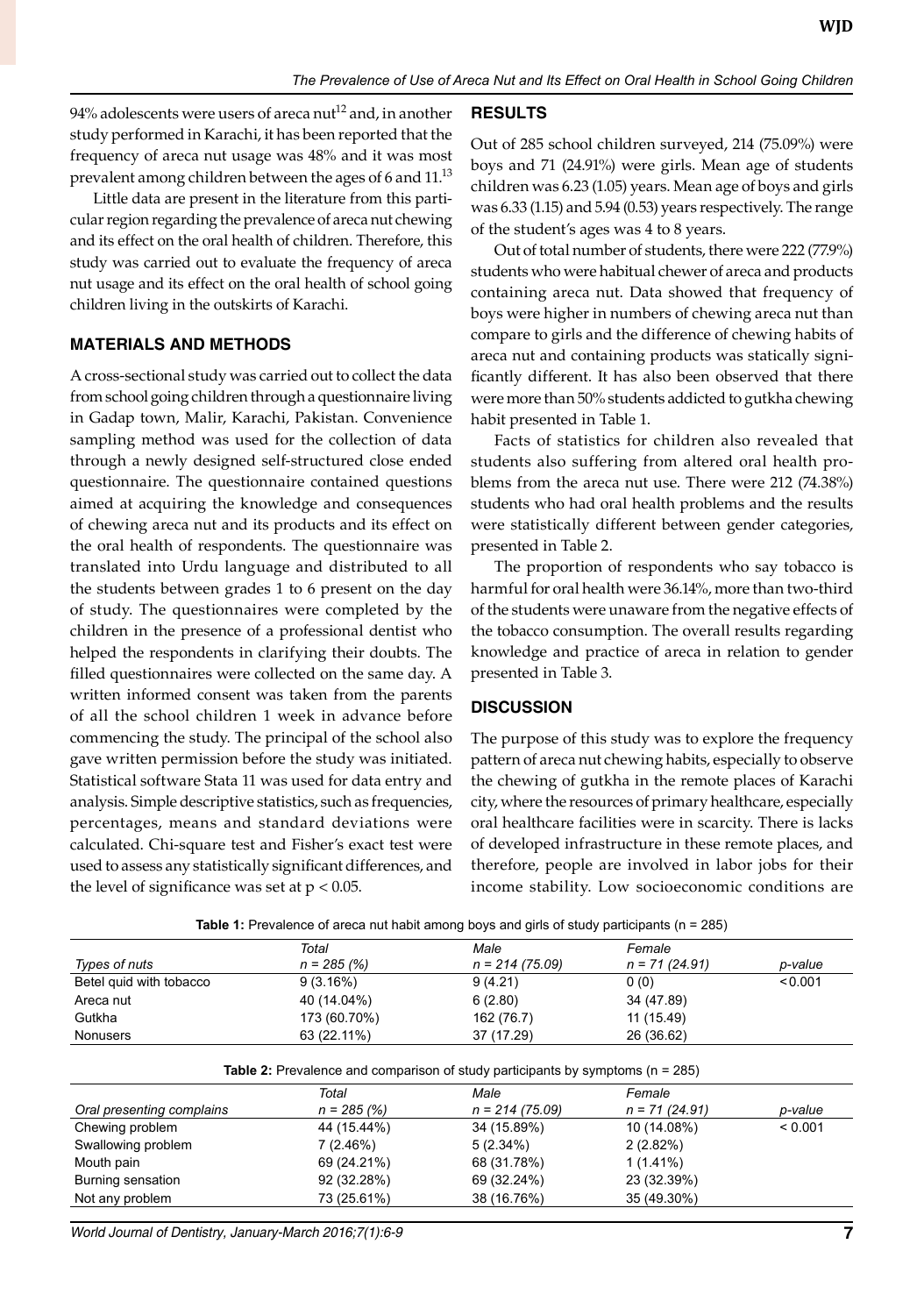|                                                        | Total         | Male             | Female          |         |
|--------------------------------------------------------|---------------|------------------|-----------------|---------|
| Practices of using areca nut                           | $n = 285 (%)$ | $n = 214(75.09)$ | $n = 71(24.91)$ | p-value |
| Does anyone in your family member tell you not to eat? |               |                  |                 |         |
| Yes                                                    | 117 (41.05)   | 91 (77.78)       | 26 (22.22)      | 0.681   |
| No                                                     | 168 (58.95)   | 123 (73.21)      | 45 (26.79)      |         |
| Family members eat areca nut made products.            |               |                  |                 |         |
| Yes                                                    | 248 (87.02)   | 204 (82.25)      | 44 (6.85)       | 0.001   |
| No                                                     | 37 (12.98)    | 10 (27.02)       | 27 (72.97)      |         |
| Do you use areca nut made products in school?          |               |                  |                 |         |
| Yes                                                    | 200 (70.18)   | 168 (84)         | 32(16)          | 0.001   |
| No                                                     | 85 (29.82)    | 46 (54.12)       | 39 (45.88)      |         |
| Is areca nut made products are harmful for health?     |               |                  |                 |         |
| <b>Yes</b>                                             | 103 (36.14)   | 89 (41.59)       | 14 (19.72)      | 0.001   |
| No                                                     | 121 (42.46)   | 91 (42.52)       | 30 (42.25)      |         |
| Do not know                                            | 61 (21.40)    | 34 (15.89)       | 27 (38.03)      |         |

**Table 3:** Knowledge and practice of areca nut made products by gender (n = 285)

prevalent due to less income and less education of parents, and therefore, parents enroll their children into public schools nearby. Lack of data on chewing habits of early age school going children in the outskirts of Karachi provided the motivation to conduct this study.

The frequency of using areca nut in our study was 77.9% and the results were comparable to another study conducted in Karachi, Pakistan in 2002 in school children where the 74.2% children were under the age of 12 years were the users of areca nut.<sup>14</sup> Furthermore another study done in a high school from Micronesia where the 63% respondent's showed the prevalence of chewing of areca nut.<sup>15</sup> As mentioned before, Gupta and Ray in their research discussed the spread of gutkha available toward the rural areas. $10$ 

In our study, there were 60.35% students (both male and female) were addicted to gutkha chewing habit. In another research done in a village in Kerala on children between the of 5 and 20 years, the prevalence of betel quid users with tobacco was 13.0 to 16.4% respectively.<sup>16</sup> In contrast, our study revealed lower occurrence of users of only areca nut which were 3.16%.

It can be concluded that children are gradually developing the habit of consuming gutkha as the usage of areca nut was not sufficiently satisfying their addiction. The dramatic rise in the chewing habit of gutkha in school children is disquieting. Gutkha predominately replaces the habit of chewing tobacco. It is a known fact that national health agencies would not have acted for the prevention of purchase of gutkha from shops, although a ban has been in place by the government since  $2011$ <sup>17</sup>

In our study, we have found that consumption chewing habit of areca nut made products per day increases as the age's increases significantly while there was no difference in both sexes. There was significant difference in gender chewing areca nut in our study, in contrary to another research the female portion was predominant in chewing areca nut.<sup>18</sup>

In our study, there were 41% respondents who told their family members asked them to stop eating in contrast the study done by shah et al where 98.6% respondent answers that their family members told them to stop the habit of chewing areca nut.<sup>12</sup> In our research, there were 87.02% of students family members consume areca nut made products. It has been observed that low education and low income of parents highly associated with relation of children consumption of areca nut and observed in different studies.<sup>19,20</sup>

Areca nut consumed with or without tobacco has harmful effects on oral health. Both soft and hard part of the oral cavity affected from the areca nut consumption. The habitual chewers have frequent dental pain due to consistently eating areca nut which lead to dentinal sensitivity sometimes the masticatory forces lead to the fracture of the tooth and unable the person to eat normally. Consistent use of areca nut causes the fibrosis of the lamina propria and the submucosa sometimes the underlying muscles involves which limited the mouth opening.<sup>21</sup> We have evaluated by self-perceive oral heal problems by using questionnaire, there were 74.38% respondents were suffering from oral lesions results were dissimilar to the study done in South India where 26.8% showed oral mucosal changes.<sup>22</sup> Study done in two areas of Karachi on areca nut users, where respondent mentioned that they have suffered from oral health problems, 40% reported dental problems.<sup>23</sup>

Convenient sampling method was used although the sample size was not enough, the reason for the selection of one of the school was to familiarize with the surrounding of the location, there was no previous history of data collection and survey of school going children on areca and gutkha chewing found on the dental literature regarding to that area. Ages of the children and parents jobs data were collected from their school registry with kind information of the school head master which could create information bias but this study could unfold the